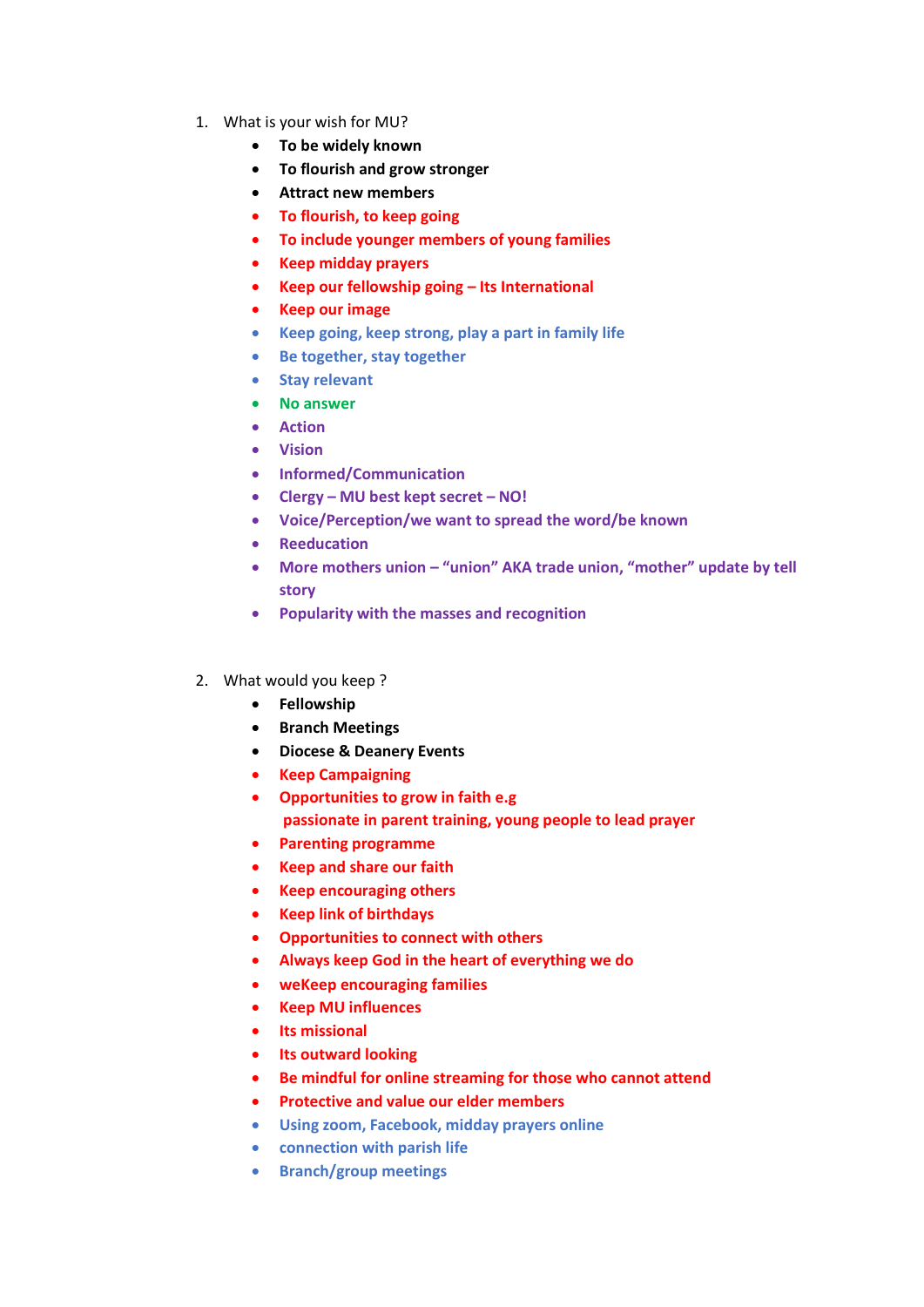- **Face to face meetings**
- **Face to face worship**
- **Fellowship**
- **Prayer**
- **Care for one another**
- **Values**
- **Fellowship and love**
- **Bible/religion/prayer**
- **Structure**
- **Technology/teams/zoom**
- **Younger people like on line**
- **Costa young mums first time to meet in the day – opportunity ?**
- **Marmite time**

## No longer Need ?

- **Banners**
- **Do not need a full day for members day – morning only is good (b/f morning) …finish lunchtime**
- **Maybe the way we connect**
- **There is an element that nothing necessary is needed to be changed**
- **Maybe evening meetings unless they have a younger member otherwise relevant to younger age group**
- **Need to look at things we have done for a long time and ask if we still need to be doing it.**
- **Less formal shape to meetings**
- **More belonging, closer relationships**
- **Maybe different ways of having meetings like the ones we had on zoom – more intimacy**
- **Group meetings with speaker less frequently**
- **Image of teas, cakes & knitting**
- **Old lady image e.g. Liverpool set up young children**
- **Young mums – what happened – come back!**
- **T set & pearls image**
- **Perception to go to meeting to be part of it**
- **Divorce & unmarried mothers**
- **Have to be christened – must go -**
- 3. What is there happening in our Diocese that we can build on?
	- **Gatherings – Christingle**
	- **Strawberry Teas**
	- **Inter visits between groups**
	- **Distribution of surplus food**
	- **Covid has kept connections**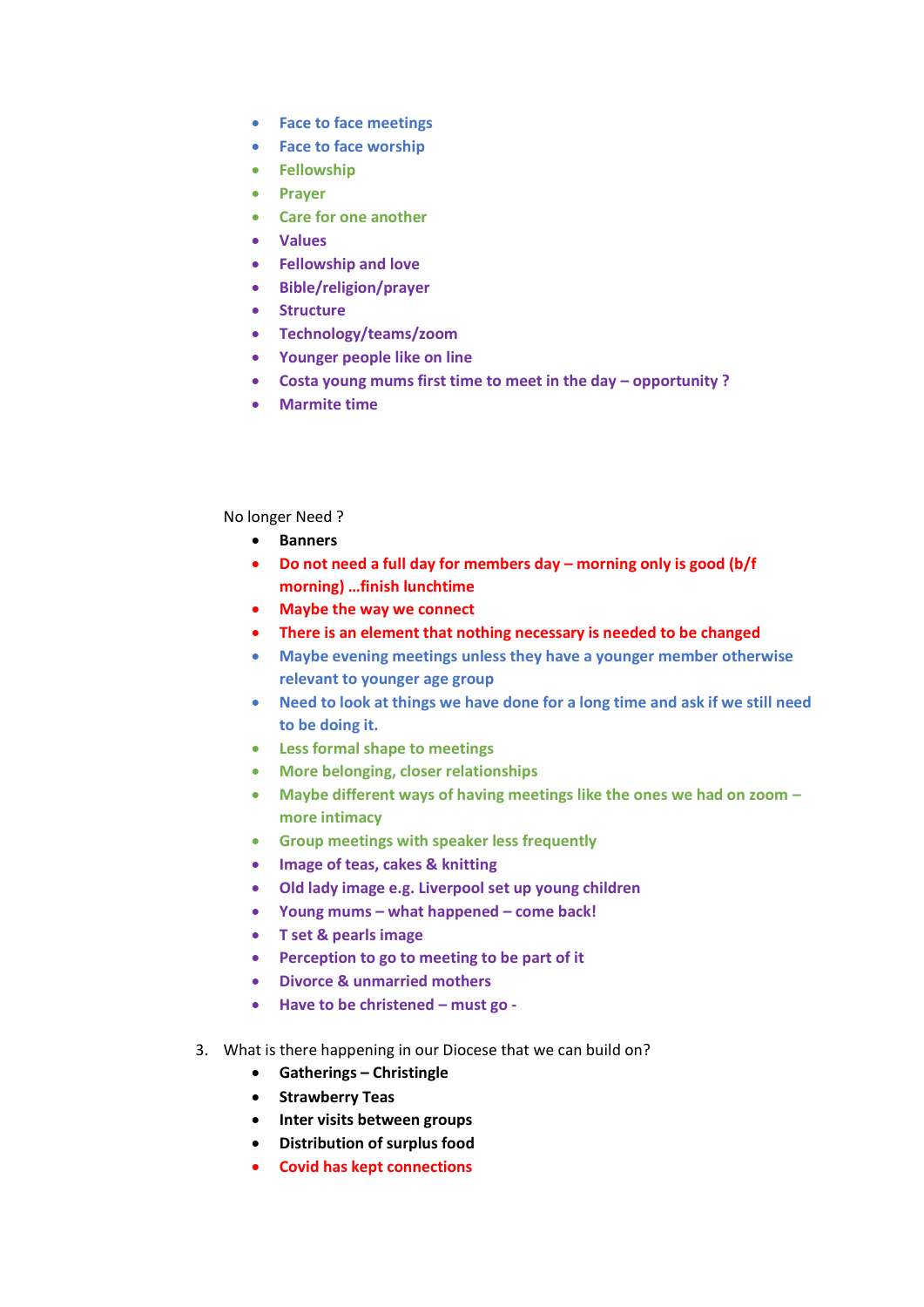- **Promote why we pay subs**
- **Introduce exemptions e.g. you can be a non-paying member**
- **AFIA**
- **Parenting**
- **Collections: collecting gifts, invite families**
- **Find a focus for the branch/group**
- **Anniversary and Baptism Cards**
- **Communication and Coordination**
- **Opportunities to get together**
- **Looking further: coffee tots, AFIA, parenting courses,**
- **Prison visiting/volunteers**
- **We could build on prison links to encourage correspondence with prisoners in UK or abroad**
- •
- 4. What is holding us back?
	- **Church support**
	- **Visitors cannot be members if not baptised**
	- **Lack of ideas and adapting**
	- **More team work**
	- **'Covid' members still unsure of venturing out & partaking**
	- **Not enough members**
	- **Vicar not promoting MU**
	- **Image**
	- **Lack of understanding**
	- **Perception – Its for Mothers Only (men excluded)**
	- **Leadership**
	- **Only for those who are retired**
	- **Enthusiasm**
	- **Comfort zone**
	- **Cost – are we excluding different levels of society**
	- **Age**
	- **Channel between needs and offers of help**
	- **Transport**
	- **Covering and other responsibilities**
	- **Lack of confidence**
	- **Age**
	- **Money**
	- **Confidence lack of – going somewhere strange,**
	- **Skill set**
	- **Youngsters say time**
	- **Young MU – something specific a project for youngsters**
	- •